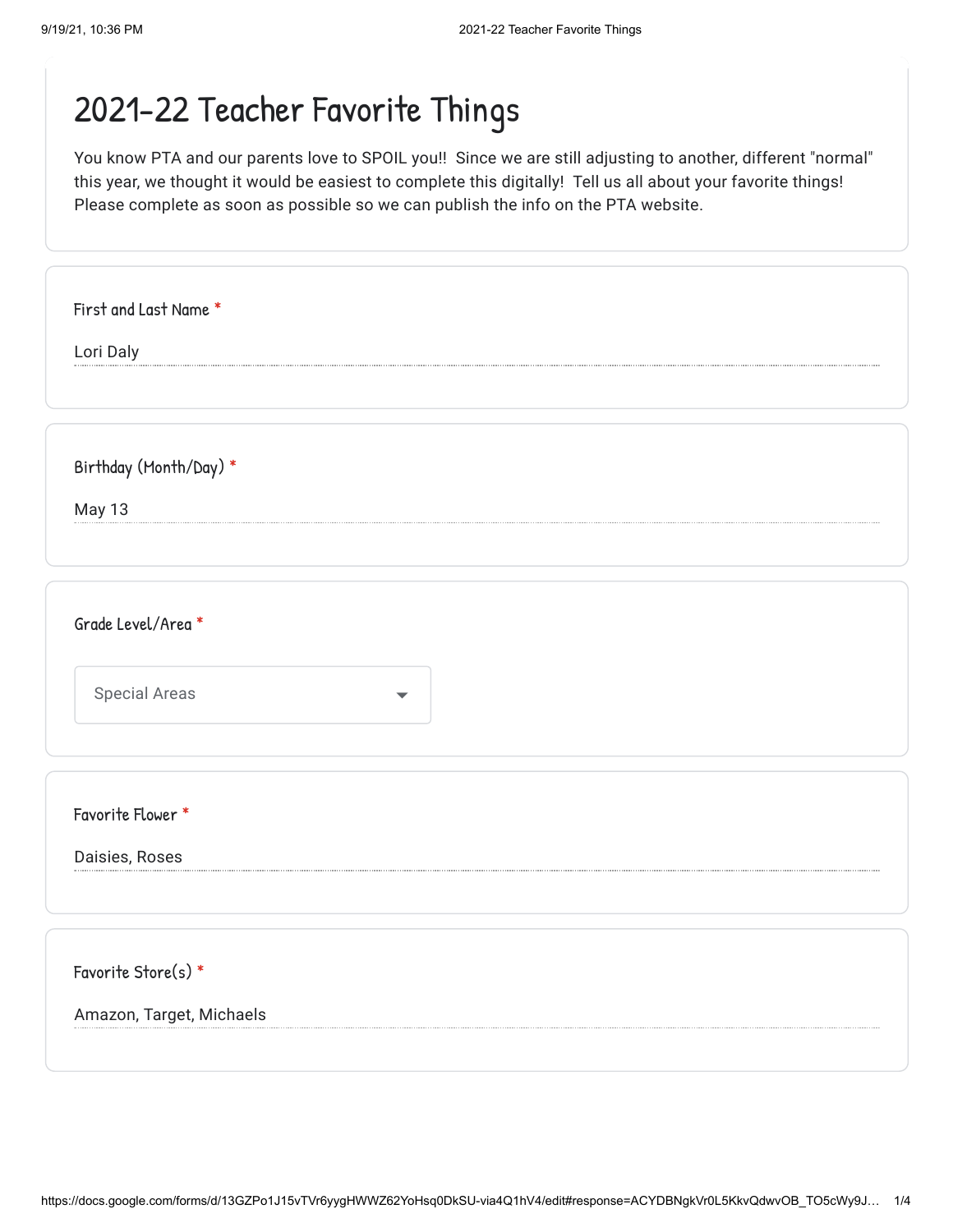Favorite Restaurant(s) \*

Chick fil a, Bonefish, Carrabas

Favorite Hot Drink \*

Latte w almond milk or coffee

Favorite Cold Drink \*

Diet Coke

Favorite Snacks \*

almonds, combos pretzles

Hobbies \*

Art, exercise

Classroom Wish List (add your Amazon link too) \*

https://www.amazon.com/hz/wishlist/ls/PHVJ93N7YLPN/ref=nav\_wishlist\_lists\_1? \_encoding=UTF8&type=wishlist

Can always use black crayons, black sharpies, crayola watercolor paint sets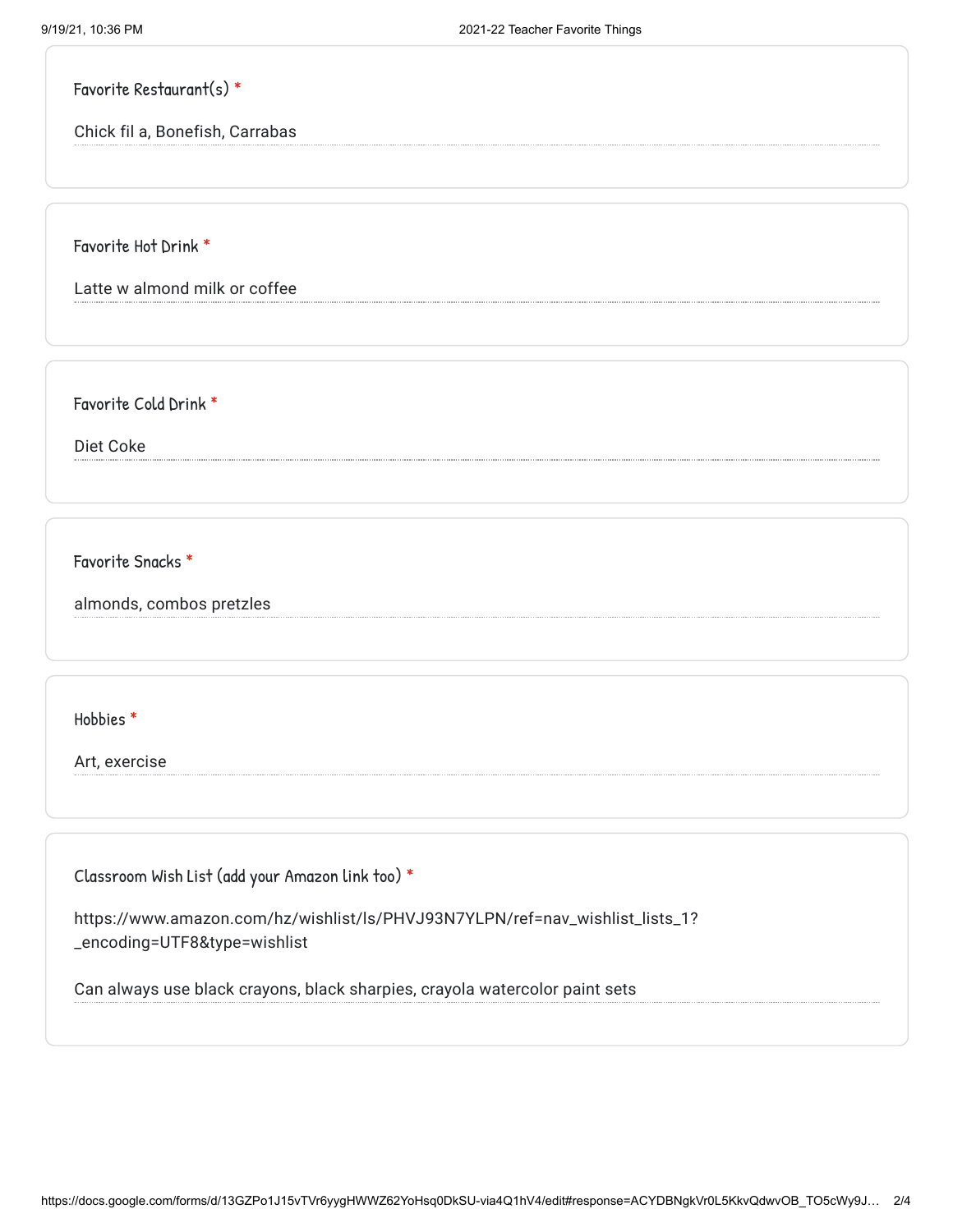| Favorite Luxury/Treat *            |  |  |
|------------------------------------|--|--|
| Pedicure                           |  |  |
|                                    |  |  |
|                                    |  |  |
|                                    |  |  |
|                                    |  |  |
| Favorite Topic to Research/Study * |  |  |

Sports Team(s) \*

Florida Gators

| T-Shirt Size *                        |  |
|---------------------------------------|--|
| $\mathsf{X}\mathsf{S}$                |  |
| $\mathsf S$                           |  |
| $\bigcirc$<br>${\sf M}$               |  |
| L                                     |  |
| $\mathsf{XL}$                         |  |
| XXL                                   |  |
| <b>XXXL</b>                           |  |
|                                       |  |
| Do you like Candles and/or Lotions? * |  |

yes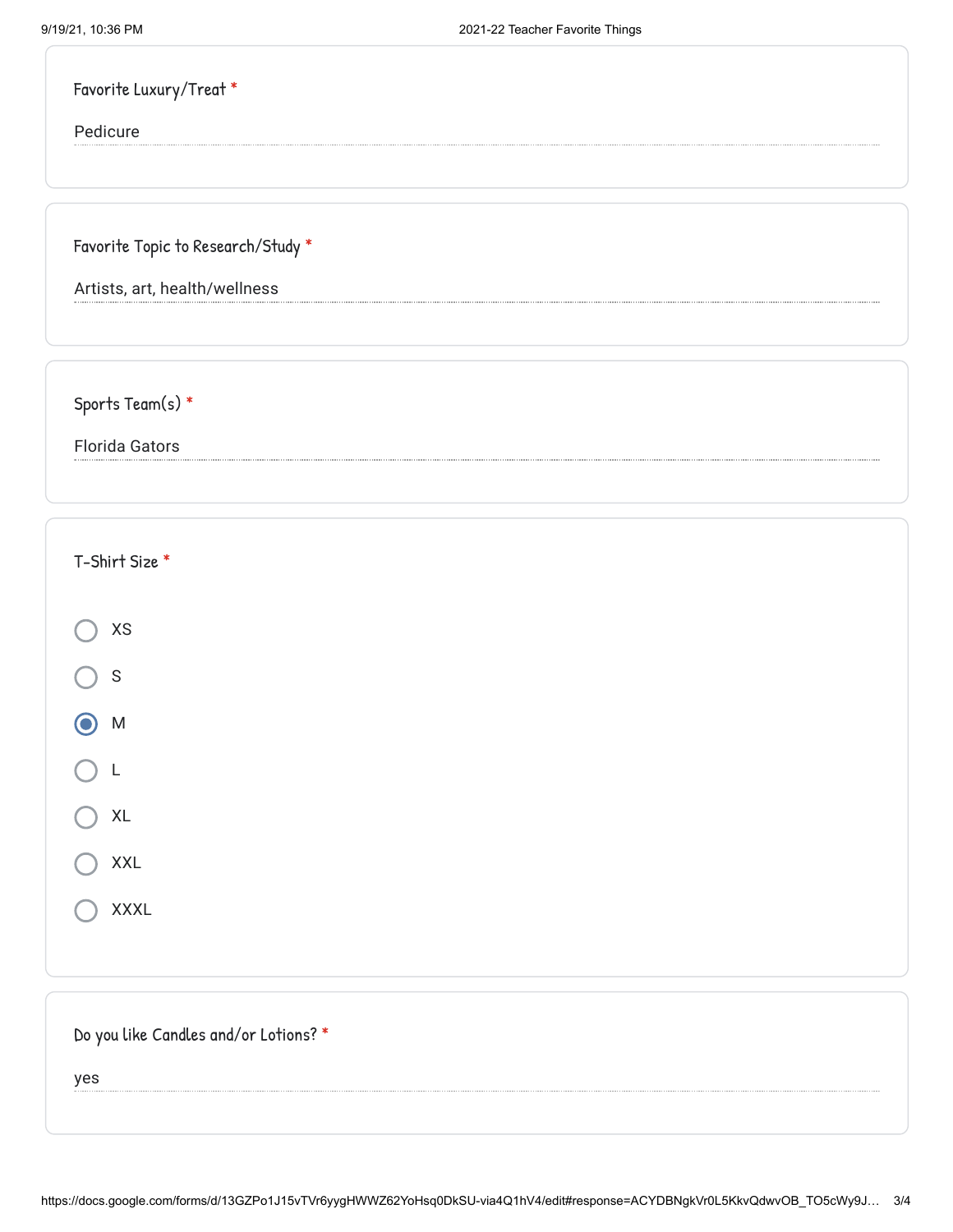You know PTA and our parents love to SPOIL you!! Since we are still adjusting to another, different "normal" this year, we thought it would be easiest to complete this digitally! Tell us all about your favorite things! Please complete as soon as possible so we can publish the info on the PTA website.

| First and Last Name *  |
|------------------------|
| Eliezer Hernandez      |
|                        |
|                        |
| Birthday (Month/Day) * |
| July/16                |
|                        |
|                        |
| Grade Level/Area *     |
|                        |
| <b>Special Areas</b>   |
|                        |
|                        |
| Favorite Flower *      |
| all of them            |
|                        |
|                        |
| Favorite Store(s) *    |
| Amazon                 |
|                        |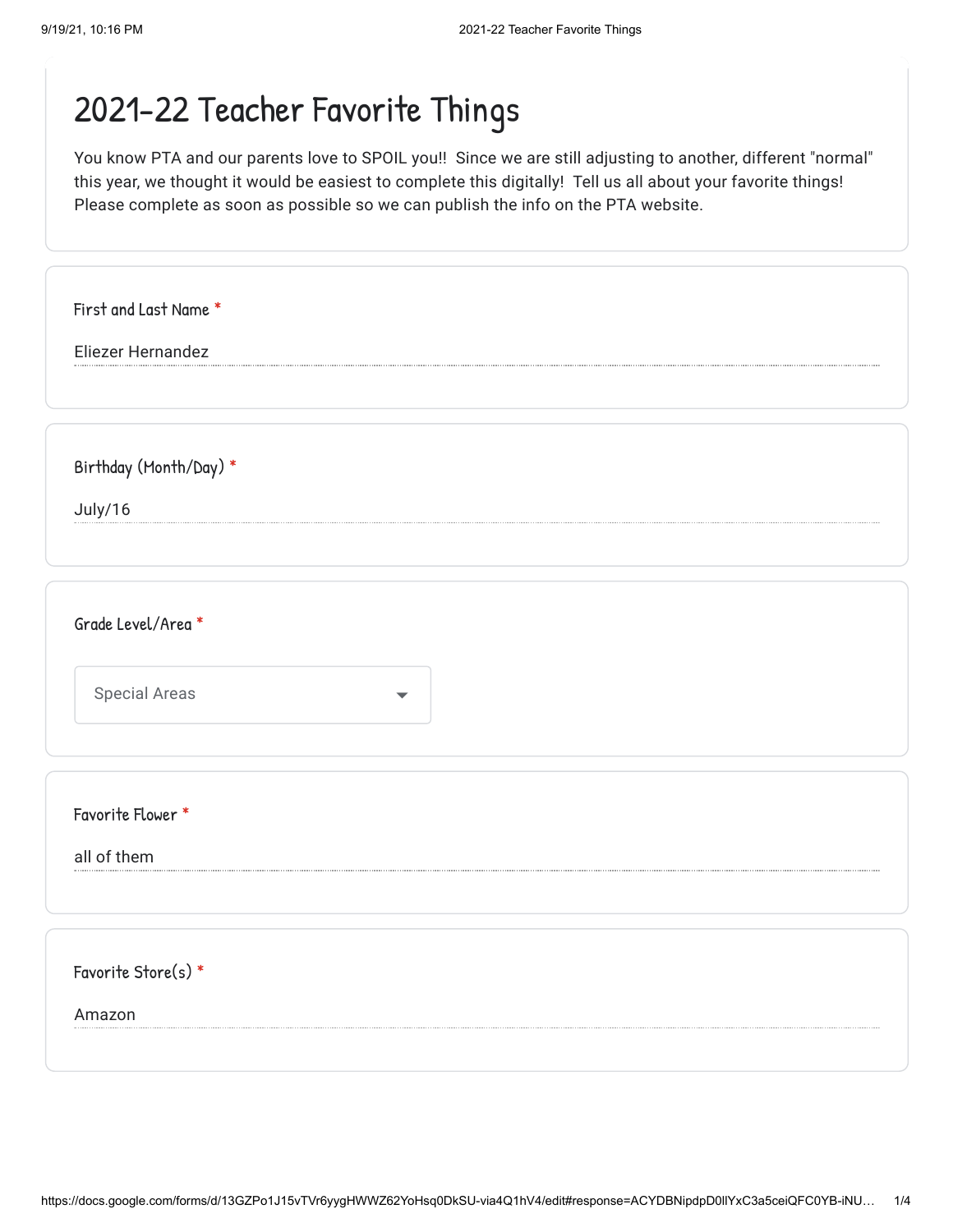| Favorite Restaurant(s) *                         |
|--------------------------------------------------|
| <b>Rise Pies</b>                                 |
|                                                  |
|                                                  |
| Favorite Hot Drink *                             |
| Coffee                                           |
|                                                  |
|                                                  |
| Favorite Cold Drink *                            |
| Coke Zero                                        |
|                                                  |
|                                                  |
| Favorite Snacks *                                |
| Cheetos                                          |
|                                                  |
|                                                  |
| Hobbies*                                         |
|                                                  |
| Go to the gym                                    |
|                                                  |
|                                                  |
| Classroom Wish List (add your Amazon link too) * |
| PE pavilion roof fans:)                          |
|                                                  |
|                                                  |
| Favorite Luxury/Treat *                          |
| Spa                                              |
|                                                  |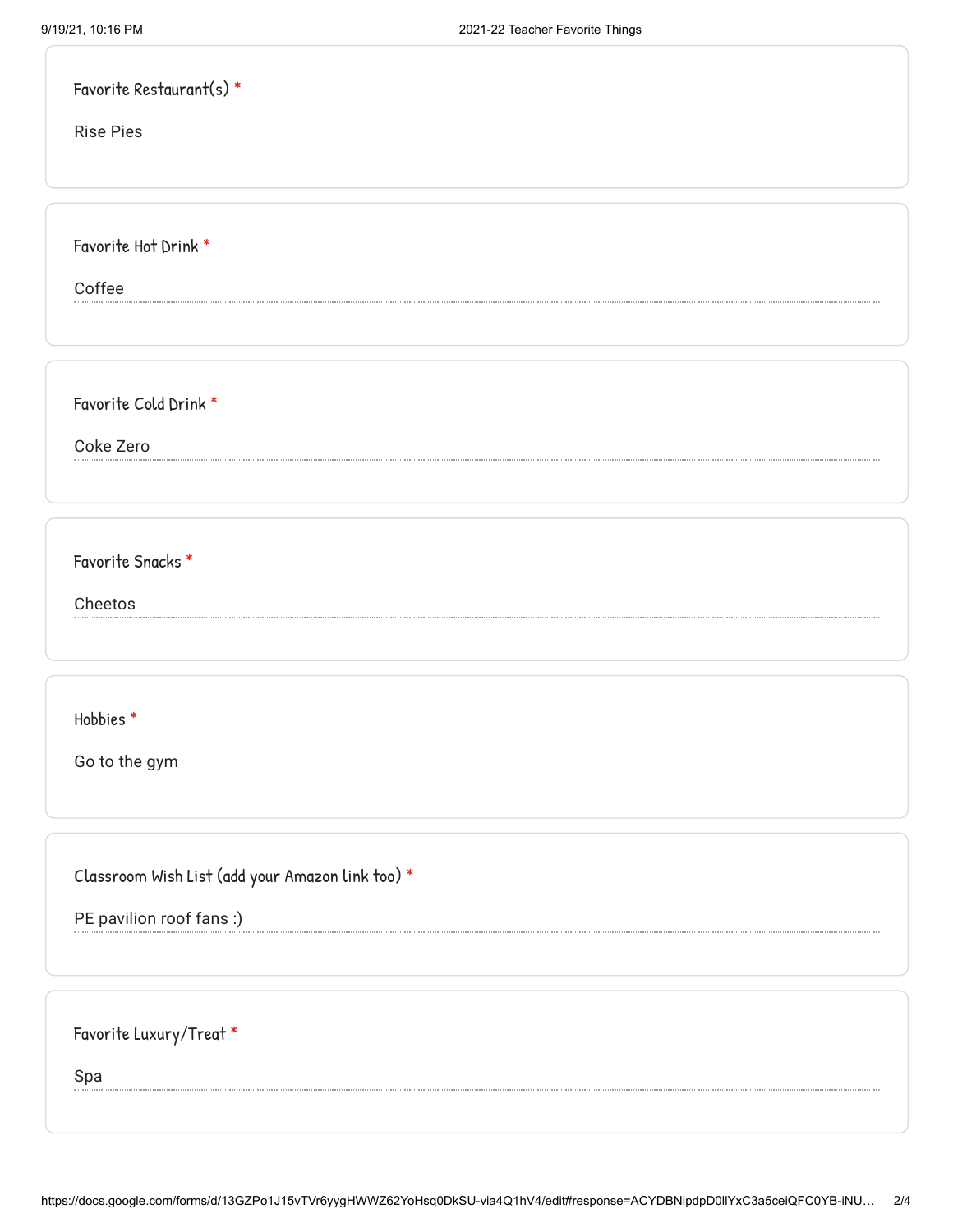| Favorite Topic to Research/Study * |
|------------------------------------|
|                                    |
|                                    |
| Sports Team(s) *                   |
| <b>Pittsburgh Steelers</b>         |

| T-Shirt Size *                               |
|----------------------------------------------|
| XS                                           |
| $\mathsf S$                                  |
| ${\sf M}$                                    |
| L                                            |
| XL                                           |
| <b>XXL</b>                                   |
| XXXL                                         |
|                                              |
| Do you like Candles and/or Lotions? *<br>Yes |
|                                              |
| Vegetarian/Vegan?*                           |
| No                                           |
|                                              |

This content is neither created nor endorsed by Google.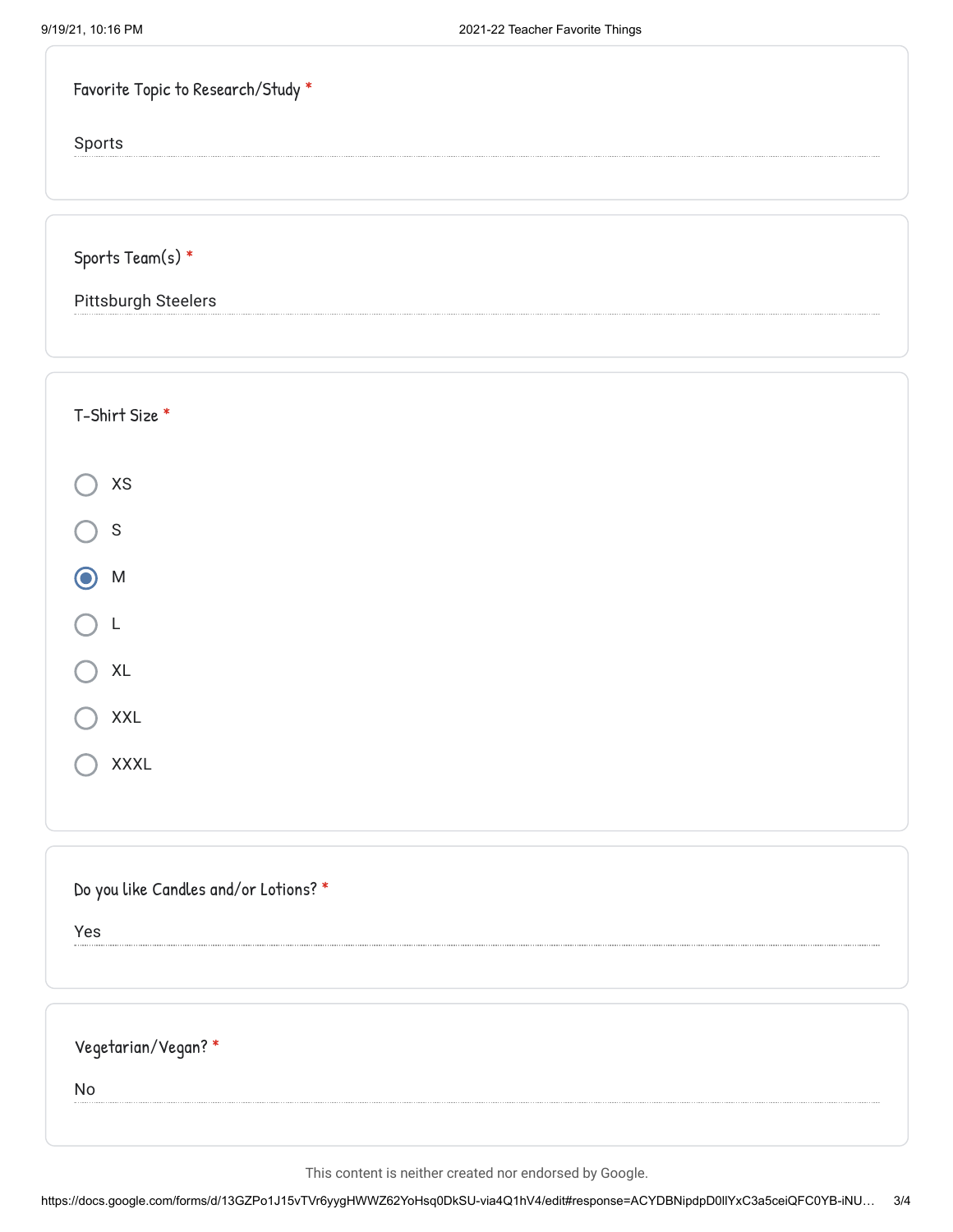You know PTA and our parents love to SPOIL you!! Since we are still adjusting to another, different "normal" this year, we thought it would be easiest to complete this digitally! Tell us all about your favorite things! Please complete as soon as possible so we can publish the info on the PTA website.

| <b>Kristy Kulak</b>    |                      |  |  |
|------------------------|----------------------|--|--|
|                        |                      |  |  |
|                        |                      |  |  |
| Birthday (Month/Day) * |                      |  |  |
| September 24           |                      |  |  |
|                        |                      |  |  |
|                        |                      |  |  |
| Grade Level/Area *     |                      |  |  |
|                        |                      |  |  |
| <b>Special Areas</b>   | $\blacktriangledown$ |  |  |
|                        |                      |  |  |

Sunflowers or Roses

Favorite Store(s) \*

Target, Bath and Body Works, Old Navy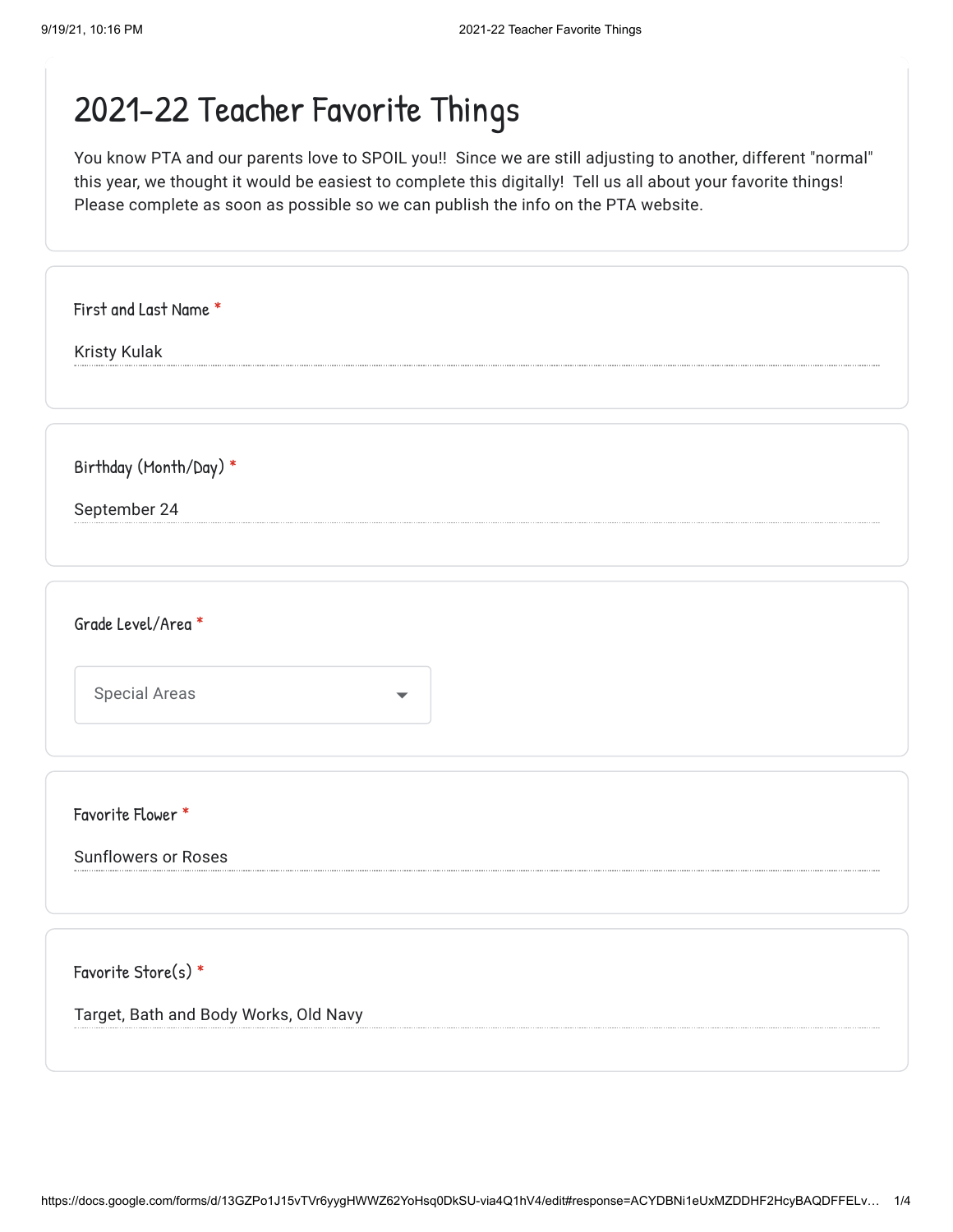|  | Favorite Restaurant(s) $*$ |  |
|--|----------------------------|--|
|--|----------------------------|--|

Chiplote, Olive Garden, Dairy Queen

Favorite Hot Drink \*

Hot Chocolate

Favorite Cold Drink \*

Dr. Pepper

Favorite Snacks \*

Popcorn, animal crackers, pretzels and chips

Hobbies \*

Dance, swimming, going to Disney!!

Classroom Wish List (add your Amazon link too) \*

https://www.amazon.com/hz/wishlist/ls/2G19QJCN33QRN?ref\_=wl\_share

Favorite Luxury/Treat \*

Chocolate and Ice Cream!!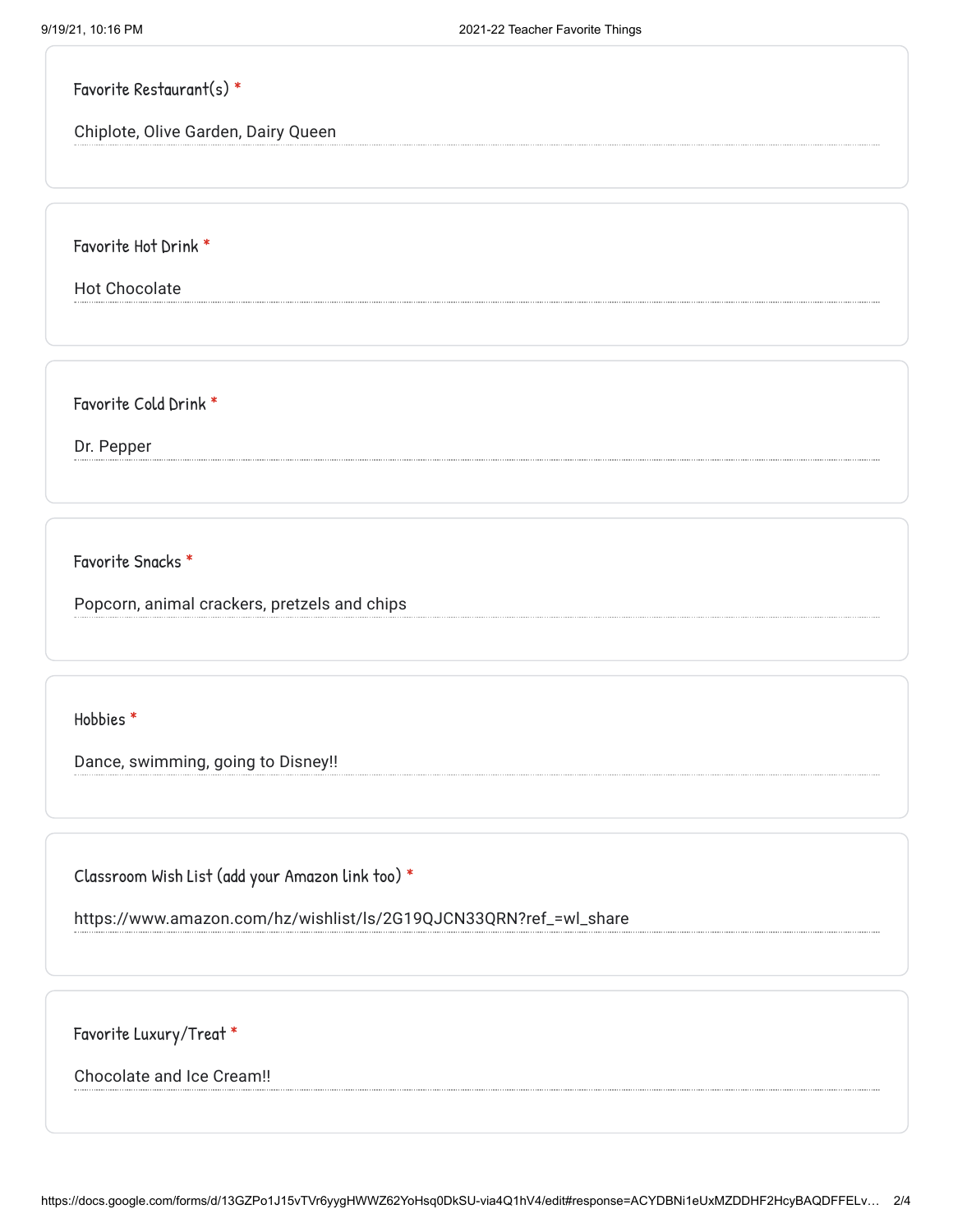| Favorite Topic to Research/Study * |  |
|------------------------------------|--|
| Dance                              |  |
|                                    |  |
|                                    |  |
| Sports Team(s) $*$                 |  |
| <b>Buffalo Bills</b>               |  |
|                                    |  |
|                                    |  |
| T-Shirt Size *                     |  |
|                                    |  |
| $\mathsf{X}\mathsf{S}$             |  |
| ${\mathsf S}$                      |  |
| ${\sf M}$                          |  |
|                                    |  |
| XL                                 |  |

| XXL         |
|-------------|
| <b>XXXL</b> |

|  |  |  |  | Do you like Candles and/or Lotions? * |  |
|--|--|--|--|---------------------------------------|--|
|--|--|--|--|---------------------------------------|--|

Yes

No

This content is neither created nor endorsed by Google.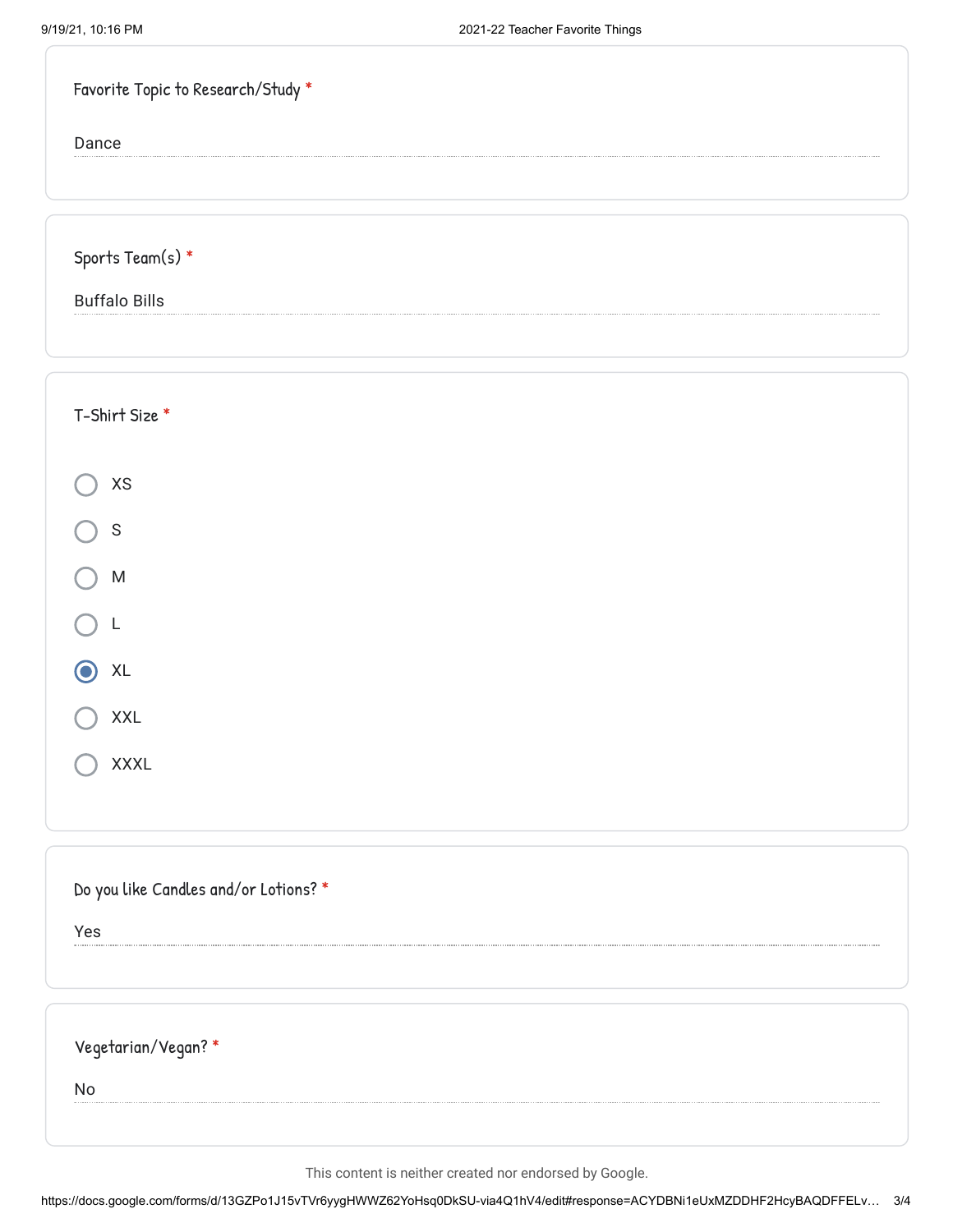You know PTA and our parents love to SPOIL you!! Since we are still adjusting to another, different "normal" this year, we thought it would be easiest to complete this digitally! Tell us all about your favorite things! Please complete as soon as possible so we can publish the info on the PTA website.

| First and Last Name *<br><b>Brooke Martin</b> |
|-----------------------------------------------|
|                                               |
| Birthday (Month/Day) *                        |
| August 30th                                   |
| Grade Level/Area *                            |
| Special Areas                                 |
|                                               |
| Favorite Flower *                             |
| <b>Daisies</b>                                |
| Favorite Store(s) *                           |
| Target, Torrid, Michaels                      |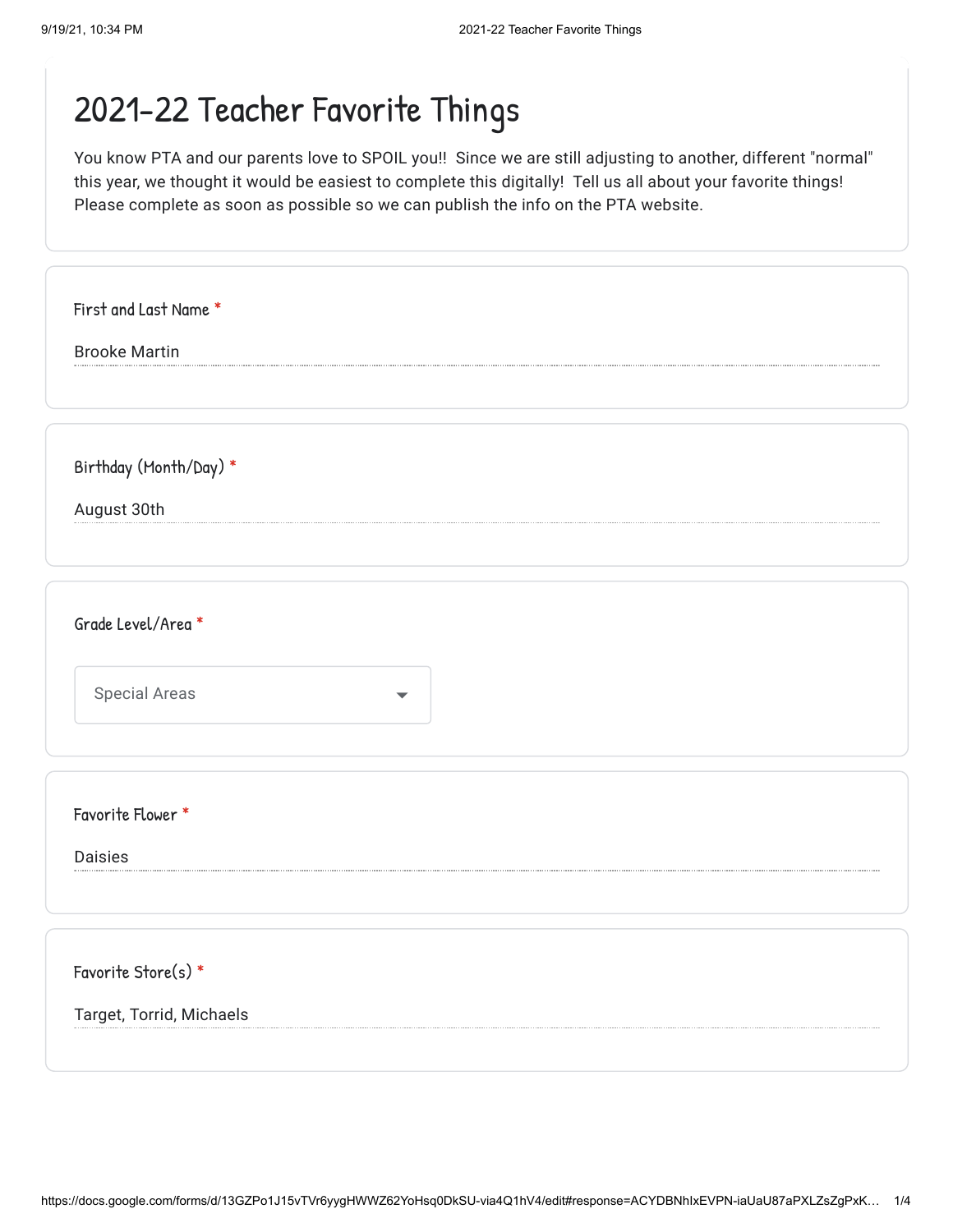Favorite Restaurant(s) \*

Taco Bell, Chilli's, Viet-Nomz

Favorite Hot Drink \*

vanilla chai tea from starbucks

Favorite Cold Drink \*

Taro milk tea with boba

Favorite Snacks \*

Sour cream and onion pringles, pistachios

Hobbies \*

singing (musical theater), drawing, reading

Classroom Wish List (add your Amazon link too) \*

https://www.amazon.com/hz/wishlists/Is/1TBPI2C4HY8G3?ref\_=wI\_share

Favorite Luxury/Treat \*

getting my nails done